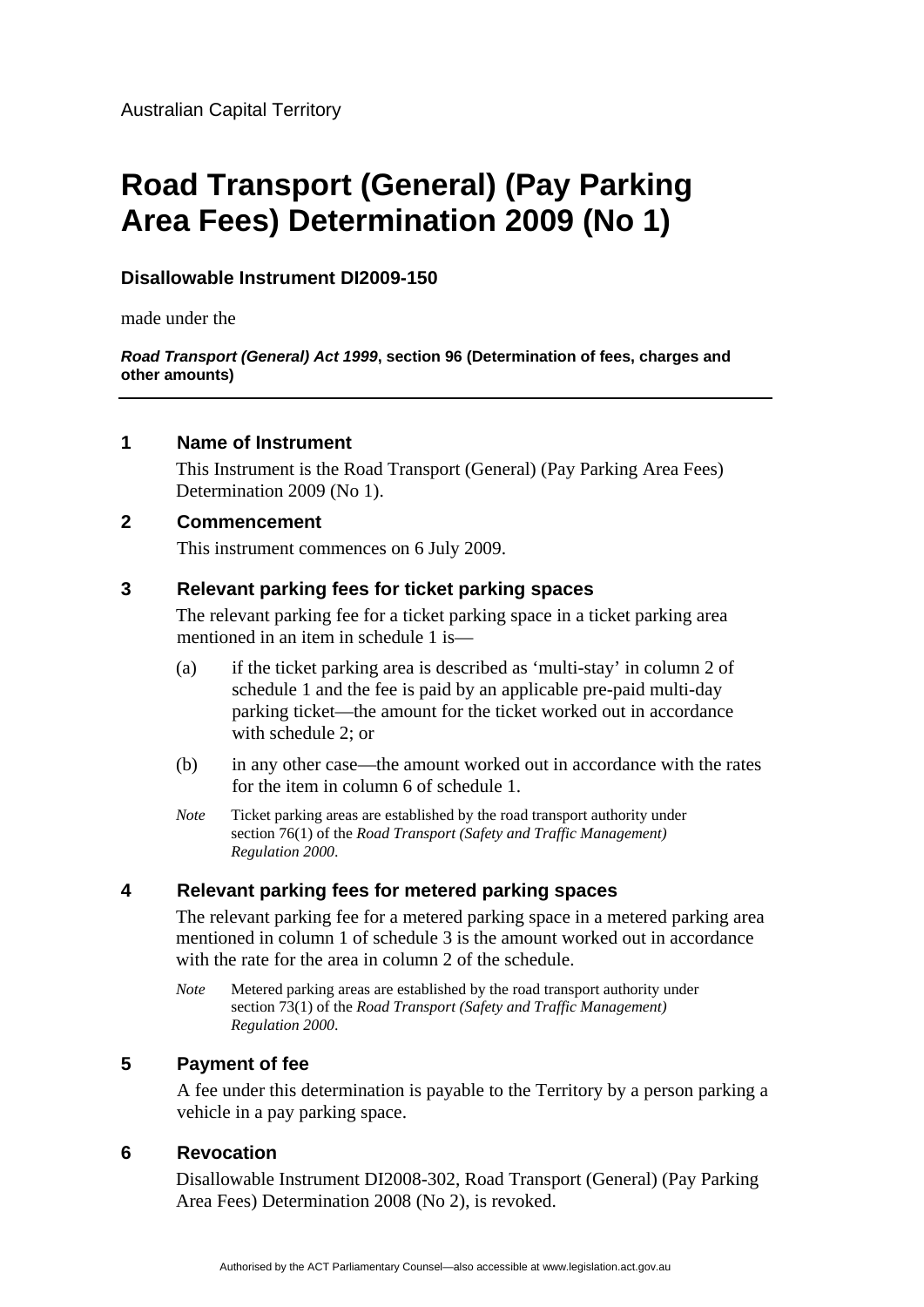## **7 Definitions**

In this instrument:

*applicable*—a multi-day parking ticket is *applicable* in relation to a ticket parking space in a ticket parking area mentioned in an item in schedule 1 if the ticket is for a ticket parking area with an all-day rate under column 6 of the schedule that is the same as, or lower than, the all-day rate for which the ticket is issued.

*metered parking area*—see the *Road Transport (Safety and Traffic Management) Regulation 2000*, dictionary.

*metered parking space*—see the *Road Transport (Safety and Traffic Management) Regulation 2000*, dictionary.

*multi-day parking ticket*, for a ticket parking area, means a parking ticket for parking all-day in the area that is issued for a period mentioned in column 1 of schedule 2.

*parking ticket*—see the *Road Transport (Safety and Traffic Management) Regulation 2000*, dictionary.

*pay parking space*—see the *Road Transport (Safety and Traffic Management) Regulation 2000*, dictionary.

*relevant parking fee*—see the *Road Transport (Safety and Traffic Management) Regulation 2000*, dictionary.

*ticket parking area*—see the *Road Transport (Safety and Traffic Management) Regulation 2000*, dictionary.

Jon Stanhope MLA Minister for Transport

30 June 2009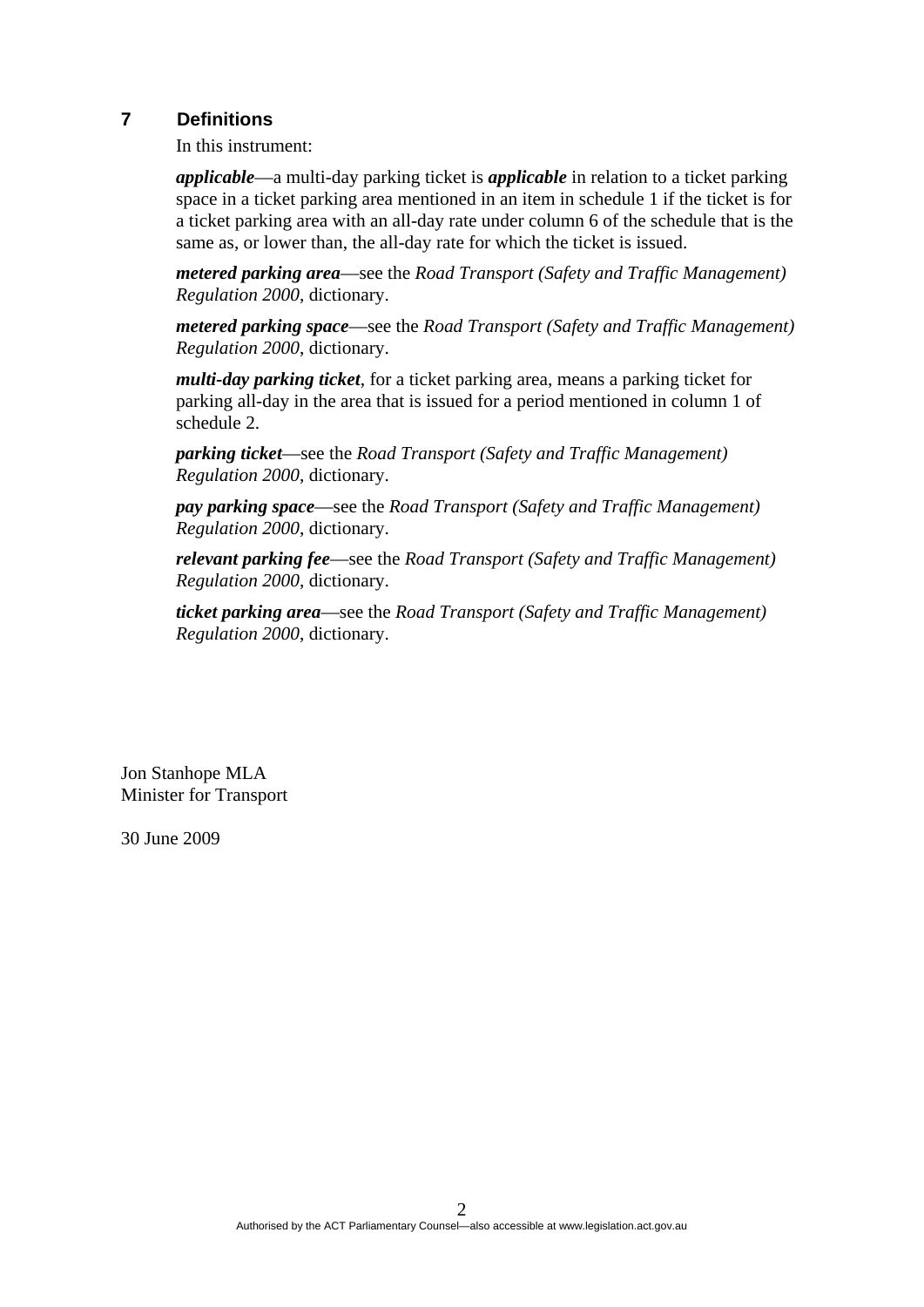| Column 1 |                                                                                                                                                                           | <b>Column 2</b>    | <b>Column 3</b> | Column 4       | <b>Column 5</b> | Column 6                    |
|----------|---------------------------------------------------------------------------------------------------------------------------------------------------------------------------|--------------------|-----------------|----------------|-----------------|-----------------------------|
|          | <b>Ticket parking areas</b>                                                                                                                                               | <b>Description</b> | <b>Block</b>    | <b>Section</b> | <b>Division</b> | <b>Rates</b>                |
|          |                                                                                                                                                                           |                    |                 |                |                 |                             |
| Item 1   | City CBD - (Zone A) - Off-Street - comprising:                                                                                                                            |                    |                 |                |                 |                             |
|          | Carpark $7$ – north of                                                                                                                                                    | Multi-stay         | 5               | 21             | City            | Rate for 1st hour = $$1.50$ |
|          | Kinloch House (Stage 1)                                                                                                                                                   |                    |                 |                |                 | Rate for 2nd hour = $$1.50$ |
|          | Carpark 7 – part of Barry<br>Drive, between Kingsley                                                                                                                      | Multi-stay         | N/A             | N/A            | City            | Rate for 3rd hour = $$2.50$ |
|          | Street & Marcus Clarke<br><b>Street</b>                                                                                                                                   |                    |                 |                |                 | Rate for 4th hour = $$2.50$ |
|          |                                                                                                                                                                           |                    |                 |                |                 | All-day rate $= $9.00$      |
|          | Carpark $8$ – north of the<br><b>Street Theatre Building</b>                                                                                                              | Multi-stay         | 5               | 30             | City            |                             |
|          | Carpark $11$ – part of Mort<br>Street, between Elouera<br><b>Street and Cooyong Street</b>                                                                                | Multi-stay         | N/A             | N/A            | <b>Braddon</b>  |                             |
|          | Carpark 16 – north, east and<br>south of the Olympic Pool<br>site (block 2 Section 37<br>City) and bounded on the<br>west by Allara Street and<br>Block 1 Section 37 City | Multi-stay         | 5 & part 6      | 37             | City            |                             |
|          | Carpark $18$ – south of the<br>westward extension of<br><b>Constitution Avenue</b><br>towards Vernon Circle                                                               | Multi-stay         | Part 11         | 19             | City            |                             |
|          | Carpark $21$ – bounded by<br>Gordon Street, McCoy<br>Circuit, Ellery Crescent and<br>Marcus Clarke Street                                                                 | Multi-stay         | 2               | 20             | City            |                             |
|          | Carpark $22$ – corner of<br><b>Barry Drive and Watson</b><br>Street, Turner                                                                                               | Multi-stay         | 8               | 25             | Turner          |                             |
|          | Carpark $27$ – adjacent to<br>the Allara Street depot                                                                                                                     | Multi-stay         | 18              | 10             | City            |                             |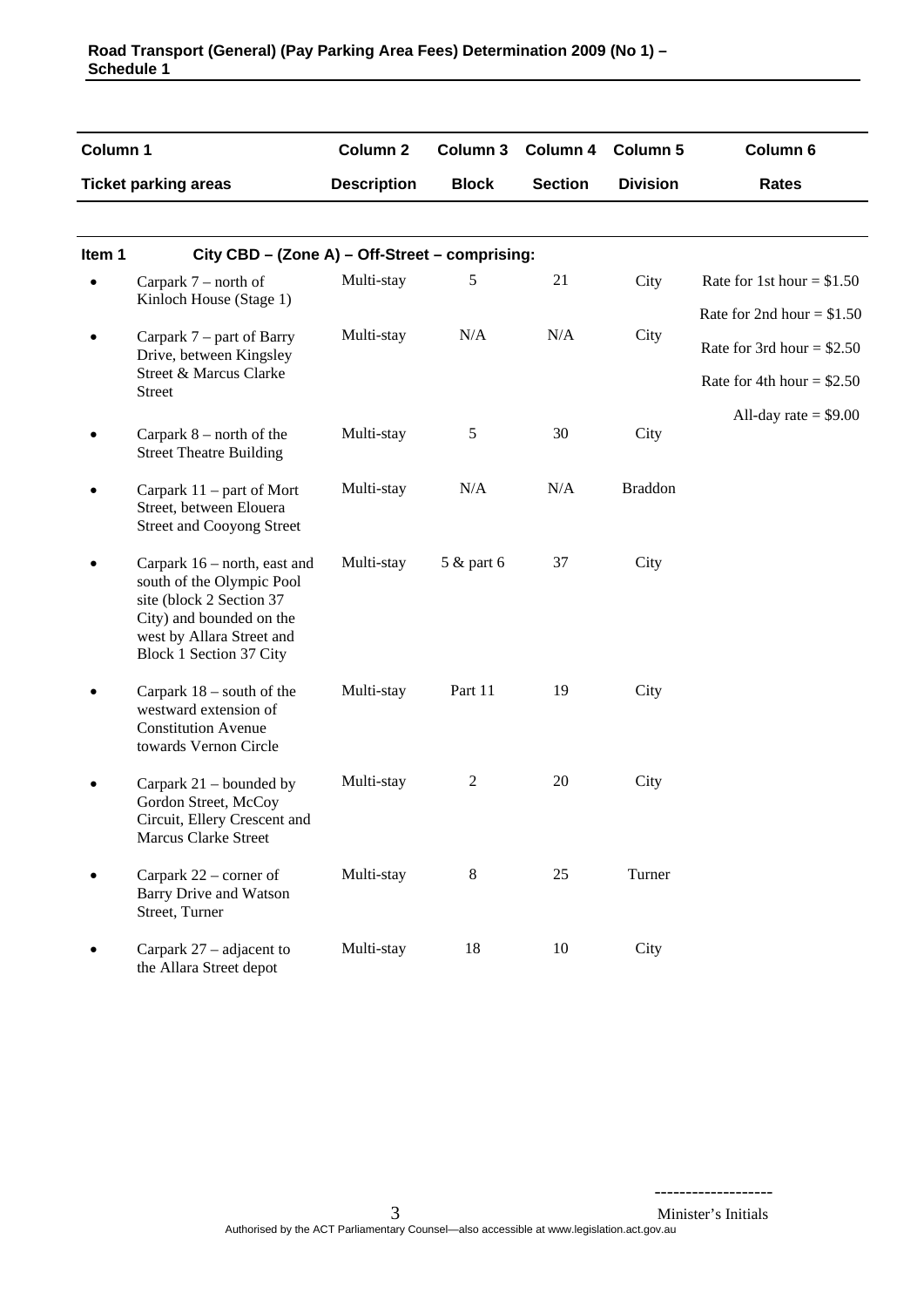| Column 1 |                                                                                                                                                                                                                                                                                                                       | Column <sub>2</sub> |              | Column 3 Column 4 | <b>Column 5</b> | Column 6     |
|----------|-----------------------------------------------------------------------------------------------------------------------------------------------------------------------------------------------------------------------------------------------------------------------------------------------------------------------|---------------------|--------------|-------------------|-----------------|--------------|
|          | <b>Ticket parking areas</b>                                                                                                                                                                                                                                                                                           | <b>Description</b>  | <b>Block</b> | <b>Section</b>    | <b>Division</b> | <b>Rates</b> |
|          | Carpark 28 - Marcus Clarke<br><b>Street</b>                                                                                                                                                                                                                                                                           | Multi-stay          | 2            | 21                | City            |              |
|          | Carpark 28 – part of Barry<br>Drive, between Kingsley<br>Street & Marcus Clarke<br>Street, part of Marcus<br>Clarke Street between Barry<br>Drive and Rudd Street, part<br>of Childers Street north of<br>Rudd Street and part of<br>Rudd Street between<br><b>Childers Street and Marcus</b><br><b>Clarke Street</b> | Multi-stay          | N/A          | N/A               | City            |              |
|          | Carpark $33$ – that part of<br>Block 6 Section 37 City<br>west of the Olympic Pool<br>site and bounded on the east<br>by Block 1 Section 37 City,<br>on the south by Parkes Way<br>and on the west by Allara<br><b>Street</b>                                                                                         | Multi-stay          | Part 6       | 37                | City            |              |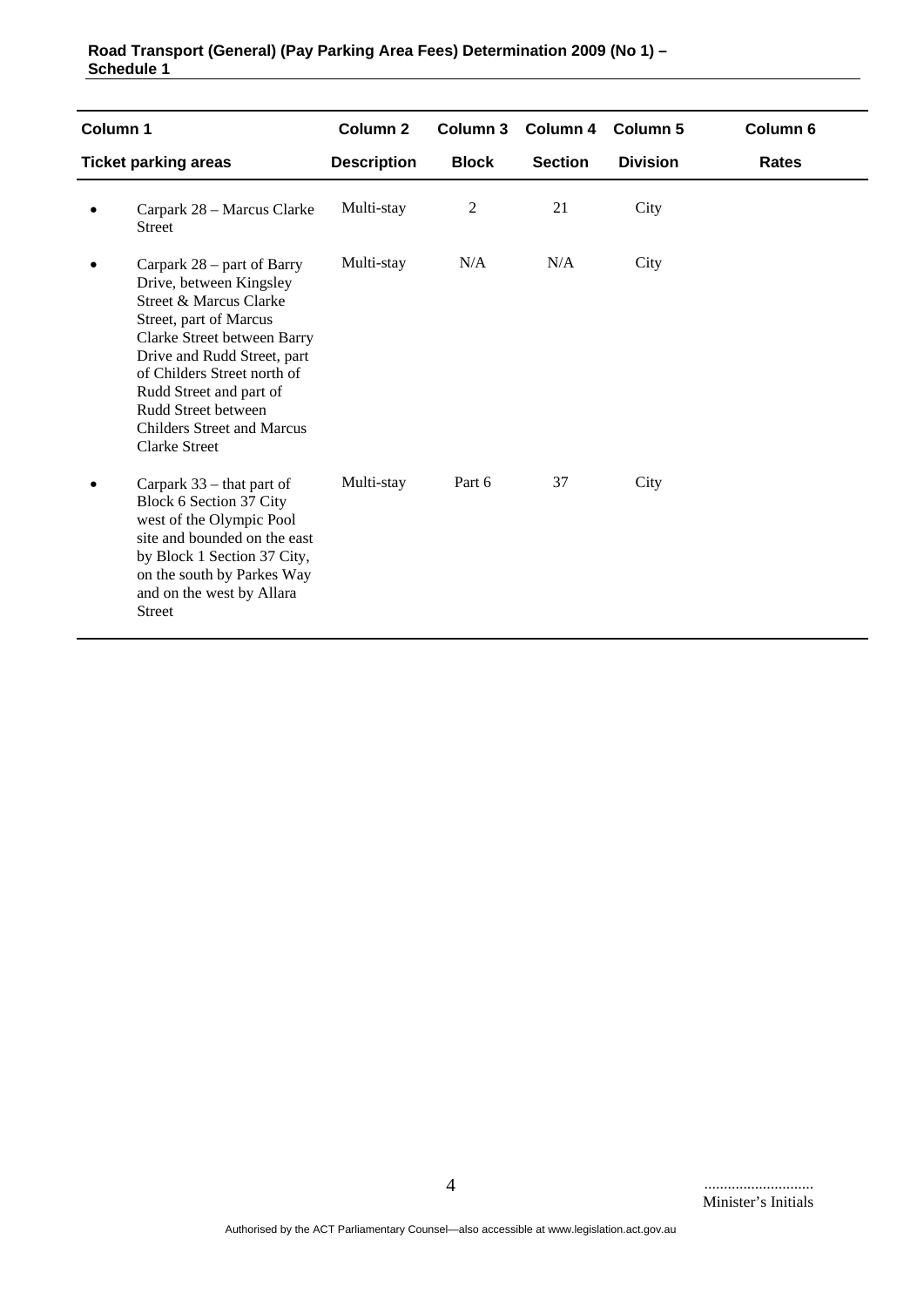|           | Column 1                                                                                                                                  | Column <sub>2</sub> | Column 3     | Column 4       | Column 5        | Column 6                    |
|-----------|-------------------------------------------------------------------------------------------------------------------------------------------|---------------------|--------------|----------------|-----------------|-----------------------------|
|           | <b>Ticket parking areas</b>                                                                                                               | <b>Description</b>  | <b>Block</b> | <b>Section</b> | <b>Division</b> | <b>Rates</b>                |
|           |                                                                                                                                           |                     |              |                |                 |                             |
|           | City CBD - (Zone B) - Off-Street - comprising:<br>Item <sub>2</sub>                                                                       |                     |              |                |                 |                             |
| $\bullet$ | Carpark 10 - CIT, Reid                                                                                                                    | Multi-stay          | Part 11      | 33             | Reid            | Rate for 1st hour = $$1.50$ |
| $\bullet$ | Carpark 17 – gravel carpark,                                                                                                              | Multi-stay          | Part 3 & 6   | 3              | Parkes          | Rate for 2nd hour = $$1.50$ |
|           | opposite CIT, Reid                                                                                                                        |                     |              |                | Parkes          | Rate for 3rd hour = $$2.50$ |
| $\bullet$ | Carpark $19$ – part of<br>Commonwealth Park, bounded                                                                                      | Multi-stay          | 1            | 45             |                 | Rate for 4th hour = $$2.50$ |
|           | by Albert Street, Barrine Drive<br>and Regatta Place                                                                                      |                     |              |                |                 | All-day rate $=$ \$6.00     |
| $\bullet$ | Carpark $20$ – adjacent to Acton<br>Ferry Terminal                                                                                        | Multi-stay          | Part 1       | 87             | Acton           |                             |
| $\bullet$ | Carpark 20 - adjacent to Acton<br>Ferry Terminal                                                                                          | Multi-stay          | Part 24      | 33             | Acton           |                             |
| $\bullet$ | Carpark 20 – part of Kuttabul<br>Place (adjacent to Acton Ferry<br>Terminal)                                                              | Multi-stay          | N/A          | N/A            | Acton           |                             |
| $\bullet$ | Carpark 23 – part of Mort<br>Street, between Girrahween<br>Street & Elouera Street                                                        | Multi-stay          | N/A          | N/A            | <b>Braddon</b>  |                             |
| $\bullet$ | Carpark 24 - part of Haig Park,<br>north of Girrahween Street                                                                             | Multi-stay          | Part 7       | 8              | <b>Braddon</b>  |                             |
| $\bullet$ | Carpark 24 – part of<br>Girrahween Street, between<br>Northbourne Avenue &<br>Lonsdale Street                                             | Multi-stay          | N/A          | N/A            | <b>Braddon</b>  |                             |
| $\bullet$ | Carpark 25 - part of Haig Park,<br>north of Girrahween Street                                                                             | Multi-stay          | Part 7       | 8              | <b>Braddon</b>  |                             |
| $\bullet$ | Carpark 25 – part of<br>Girrahween Street, between<br>Mort Street & Torrens Street                                                        | Multi-stay          | N/A          | N/A            | <b>Braddon</b>  |                             |
| $\bullet$ | Carpark $26$ – part of Watson<br>Street, between Gould Street &<br><b>Masson Street</b>                                                   | Multi-stay          | N/A          | N/A            | Turner          |                             |
| $\bullet$ | Carpark 37 - area<br>incorporating the futsal slab,<br>south of Carpark 20 and north<br>of Corkhill Street (adjacent to<br>Barrine Drive) | Multi-stay          | Part 24      | 33             | Acton           |                             |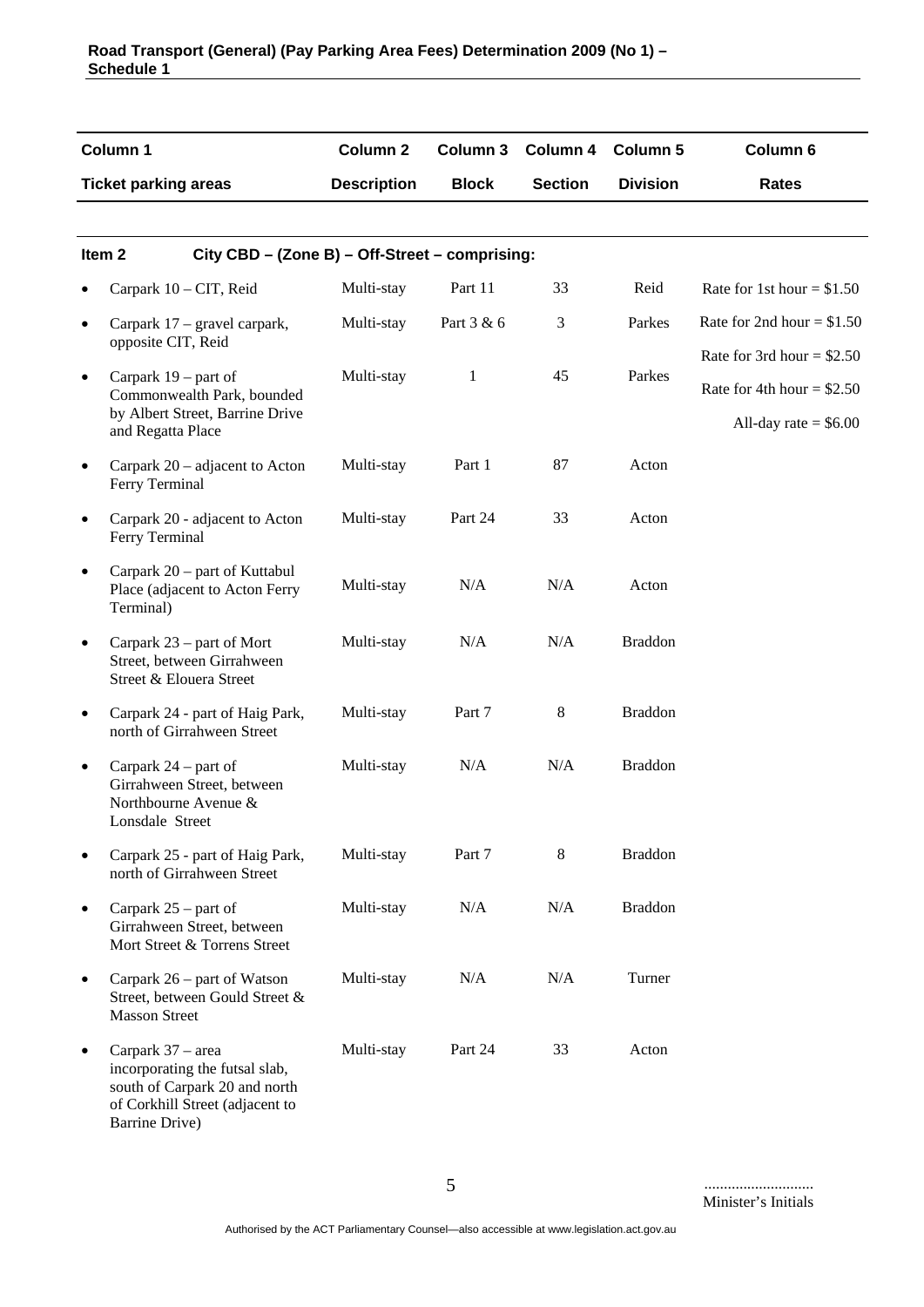| Column 1                    |                                                                                                    | Column <sub>2</sub> |              | Column 3 Column 4 | Column 5        | Column <sub>6</sub> |
|-----------------------------|----------------------------------------------------------------------------------------------------|---------------------|--------------|-------------------|-----------------|---------------------|
| <b>Ticket parking areas</b> |                                                                                                    | <b>Description</b>  | <b>Block</b> | <b>Section</b>    | <b>Division</b> | <b>Rates</b>        |
| $\bullet$                   | Carpark $38$ – area between<br>Albert Street and Corkhill<br>Street (adjacent to Barrine<br>Drive) | Multi-stay          |              | 95                | Acton           |                     |
| $\bullet$                   | Carpark $39$ – area south of<br>Albert Street accessed from<br><b>Barrine Drive</b>                | Multi-stay          | 1            | 75                | Acton           |                     |
| $\bullet$                   | Carpark $40$ – west of Barrine<br>Drive                                                            | Multi-stay          | Part 14      | 33                | Acton           |                     |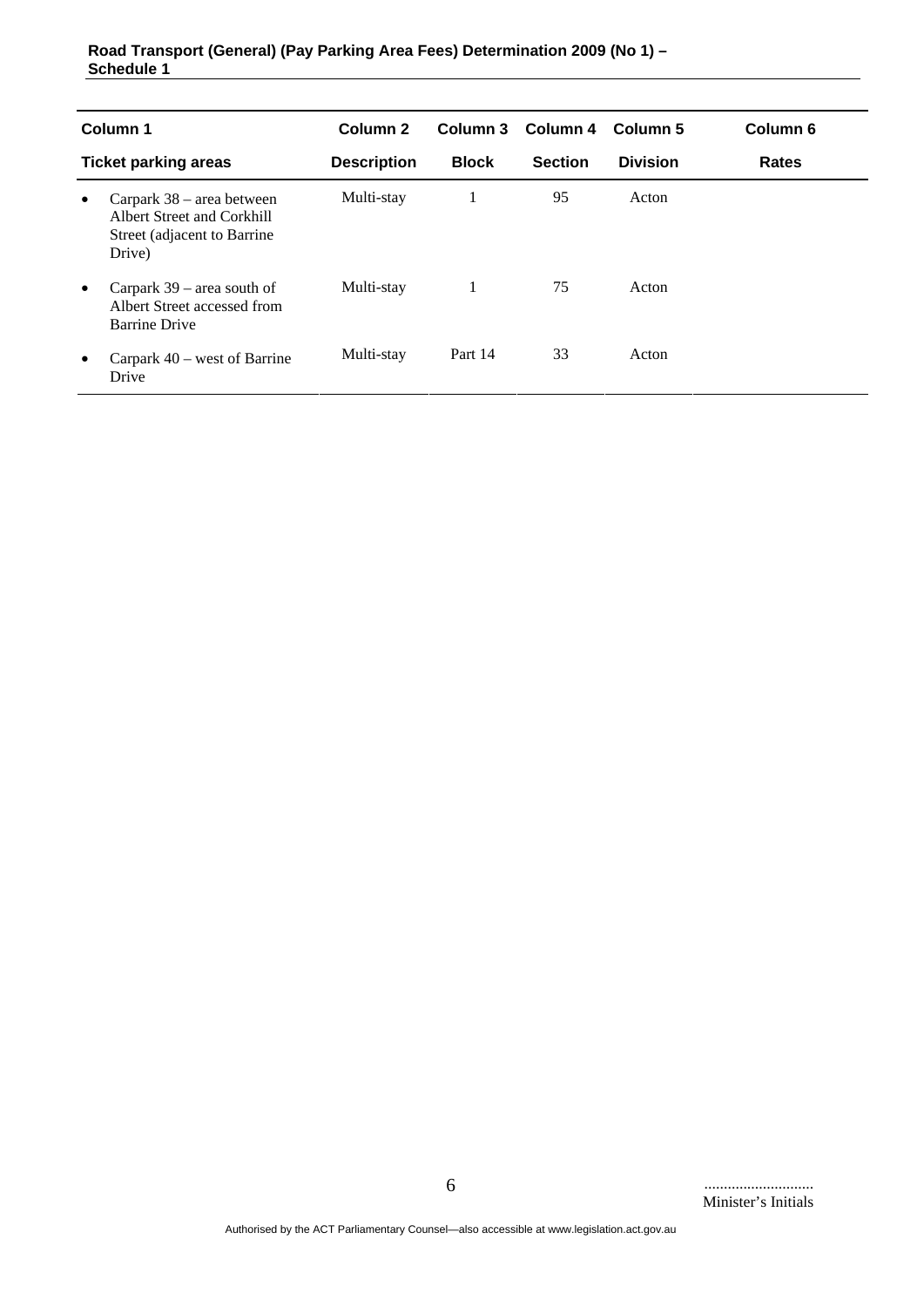| Column 1          |                                                                                          | Column <sub>2</sub> | Column 3       | Column 4       | <b>Column 5</b> | Column 6                                                   |
|-------------------|------------------------------------------------------------------------------------------|---------------------|----------------|----------------|-----------------|------------------------------------------------------------|
|                   | <b>Ticket parking areas</b>                                                              | <b>Description</b>  | <b>Block</b>   | <b>Section</b> | <b>Division</b> | <b>Rates</b>                                               |
| Item <sub>3</sub> | City CBD - Short-Stay Off-Street - comprising:                                           |                     |                |                |                 |                                                            |
| $\bullet$         | Carpark $23$ – part of Mort<br>Street, between Girrahween<br>Street & Elouera Street     | Short-stay          | N/A            | N/A            | <b>Braddon</b>  | Rate for 1st hour = $$1.50$<br>Rate for 2nd hour = $$1.50$ |
|                   | Carpark $30$ – adjacent to<br><b>Hobart Place</b>                                        | Short-stay          | $\overline{4}$ | $\mathfrak{2}$ | City            | Rate for 3rd hour = $$2.50$<br>Rate for 4th hour = $$2.50$ |
|                   | Carpark $32$ – adjacent to<br>South Building                                             | Short-stay          | $\overline{4}$ | 19             | City            |                                                            |
|                   | Carpark 33 (part of) – west<br>of the Olympic Pool                                       | Short-stay          | Part 6         | 37             | City            |                                                            |
|                   | Carpark $35$ – adjacent to the<br><b>Magistrates Court Building</b>                      | Short-stay          | 13             | 63             | City            |                                                            |
|                   | Carpark 36 – adjacent to<br>North Building and the<br>Canberra Museum and Art<br>Gallery | Short-stay          | Part 23        | 19             | City            |                                                            |

## **Item 4 City CBD – Multi-Stay On-Street (Zone A) – comprising:**

| Carpark 22 – Watson<br>Street, between Barry<br>Drive & Gould Street<br>(part) | Multi-stay | N/A | N/A | Turner | Rate for 1st hour = $$1.50$<br>Rate for 2nd hour = $$1.50$<br>Rate for 3rd hour = $$2.50$<br>Rate for 4th hour = $$2.50$ |
|--------------------------------------------------------------------------------|------------|-----|-----|--------|--------------------------------------------------------------------------------------------------------------------------|
|                                                                                |            |     |     |        | All-day Rate $= $9.00$                                                                                                   |

| Item <sub>5</sub> | City CBD - Multi-Stay On-Street (Zone B) - comprising: |            |     |     |        |                             |
|-------------------|--------------------------------------------------------|------------|-----|-----|--------|-----------------------------|
| $\bullet$         | Carpark 26 - Watson                                    | Multi-stay | N/A | N/A | Turner | Rate for 1st hour = $$1.50$ |
|                   | Street, between Gould<br>Street & Masson Street        |            |     |     |        | Rate for 2nd hour = $$1.50$ |
|                   |                                                        |            |     |     |        | Rate for 3rd hour = $$2.50$ |
|                   |                                                        |            |     |     |        | Rate for 4th hour = $$2.50$ |
|                   |                                                        |            |     |     |        | All-day Rate $=$ \$6.00     |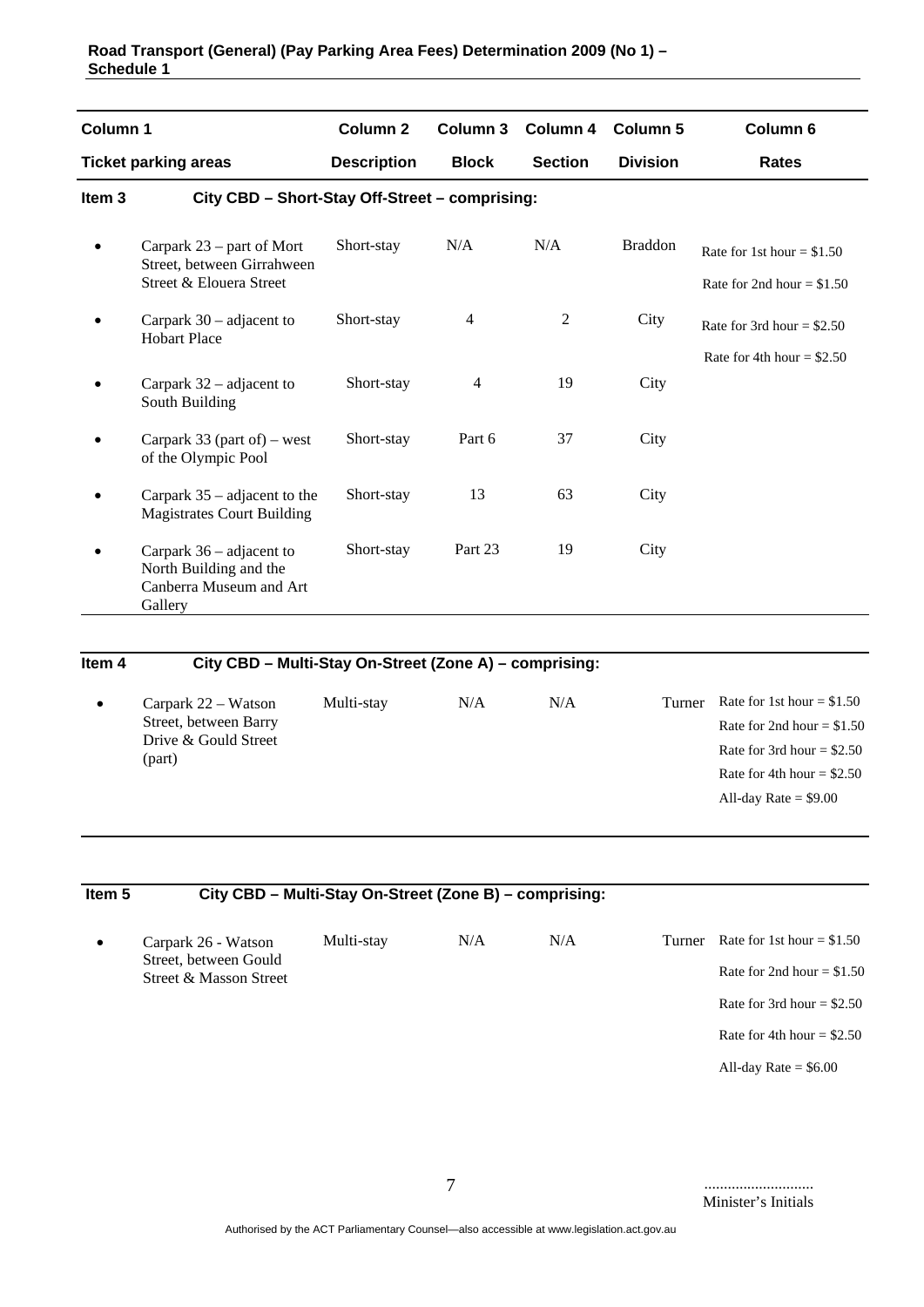|           | Column <sub>1</sub>                                                           | Column <sub>2</sub> | Column 3     | Column 4       | <b>Column 5</b> | Column <sub>6</sub>         |
|-----------|-------------------------------------------------------------------------------|---------------------|--------------|----------------|-----------------|-----------------------------|
|           | <b>Ticket parking areas</b>                                                   | <b>Description</b>  | <b>Block</b> | <b>Section</b> | <b>Division</b> | Rates                       |
|           | City CBD - Short-Stay On-Street - comprising:<br>Item 6                       |                     |              |                |                 |                             |
| $\bullet$ | Bunda Street, between Genge                                                   | Short-stay          | N/A          | N/A            | City            | Rate for 1st hour = $$1.50$ |
|           | Street & Petrie Street                                                        |                     |              |                |                 | Rate for 2nd hour = $$1.50$ |
| $\bullet$ | Genge Street, between Bunda                                                   |                     |              |                |                 | Rate for 3rd hour = $$2.50$ |
|           | Street & Cooyong Street                                                       | Short-stay          | N/A          | N/A            | City            | Rate for 4th hour = $$2.50$ |
| $\bullet$ | Narellan Street, between Genge<br><b>Street and Scotts Crossing</b>           | Short-stay          | N/A          | N/A            | City            |                             |
| $\bullet$ | Hutton Street, between<br>Childers Street & Kingsley<br><b>Street</b>         | Short-stay          | N/A          | N/A            | City            |                             |
| $\bullet$ | Childers Street, between<br>Hutton Street & Rudd Street                       | Short-stay          | N/A          | N/A            | City            |                             |
| $\bullet$ | Batman Street, between<br>Currong Street & Doonkuna<br><b>Street</b>          | Short-stay          | N/A          | N/A            | <b>Braddon</b>  |                             |
| $\bullet$ | Carpark 22 – Watson Street,<br>between Barry Drive and<br>Gould Street (part) | Short-stay          | N/A          | N/A            | City            |                             |

|           | Item 7                                                                                                                 | Phillip Town Centre - (Zone A) - Off-Street - comprising: |                        |     |         |                             |
|-----------|------------------------------------------------------------------------------------------------------------------------|-----------------------------------------------------------|------------------------|-----|---------|-----------------------------|
| $\bullet$ | Carpark $1$ – west of Phillip                                                                                          | Multi-stay                                                | Part 1                 | 104 | Phillip | Rate for 1st hour $= $0.80$ |
|           | Oval                                                                                                                   |                                                           |                        |     |         | Rate for 2nd hour = $$1.50$ |
| $\bullet$ | Carpark $2$ – north of Worgan<br><b>Street</b>                                                                         | Multi-stay                                                | $15 \& 16$             | 3   | Phillip | Rate for 3rd hour = $$2.20$ |
| $\bullet$ | Carpark $7$ – south of the Civil<br><b>Aviation Safety Authority</b><br>Building and north of Corinna<br><b>Street</b> | Multi-stay                                                | Part 8                 | 9   | Phillip | Rate for 4th hour = $$2.50$ |
|           |                                                                                                                        |                                                           |                        |     |         | All-day rate $=$ \$6.00     |
| $\bullet$ | Carpark $8$ – south of Matilda<br><b>Street</b>                                                                        | Multi-stay                                                | Part 1                 | 7   | Phillip |                             |
| $\bullet$ | Carpark $17$ – west and south of<br>Corinna Street                                                                     | Multi-stay                                                | 13, 14, 15,<br>17 & 18 | 15  | Phillip |                             |
| $\bullet$ | Carpark $9$ – accessed from<br>Callam Street and north-west                                                            | Multi-stay                                                | 33                     | 80  | Phillip |                             |

of the Callam Offices

............................ Minister's Initials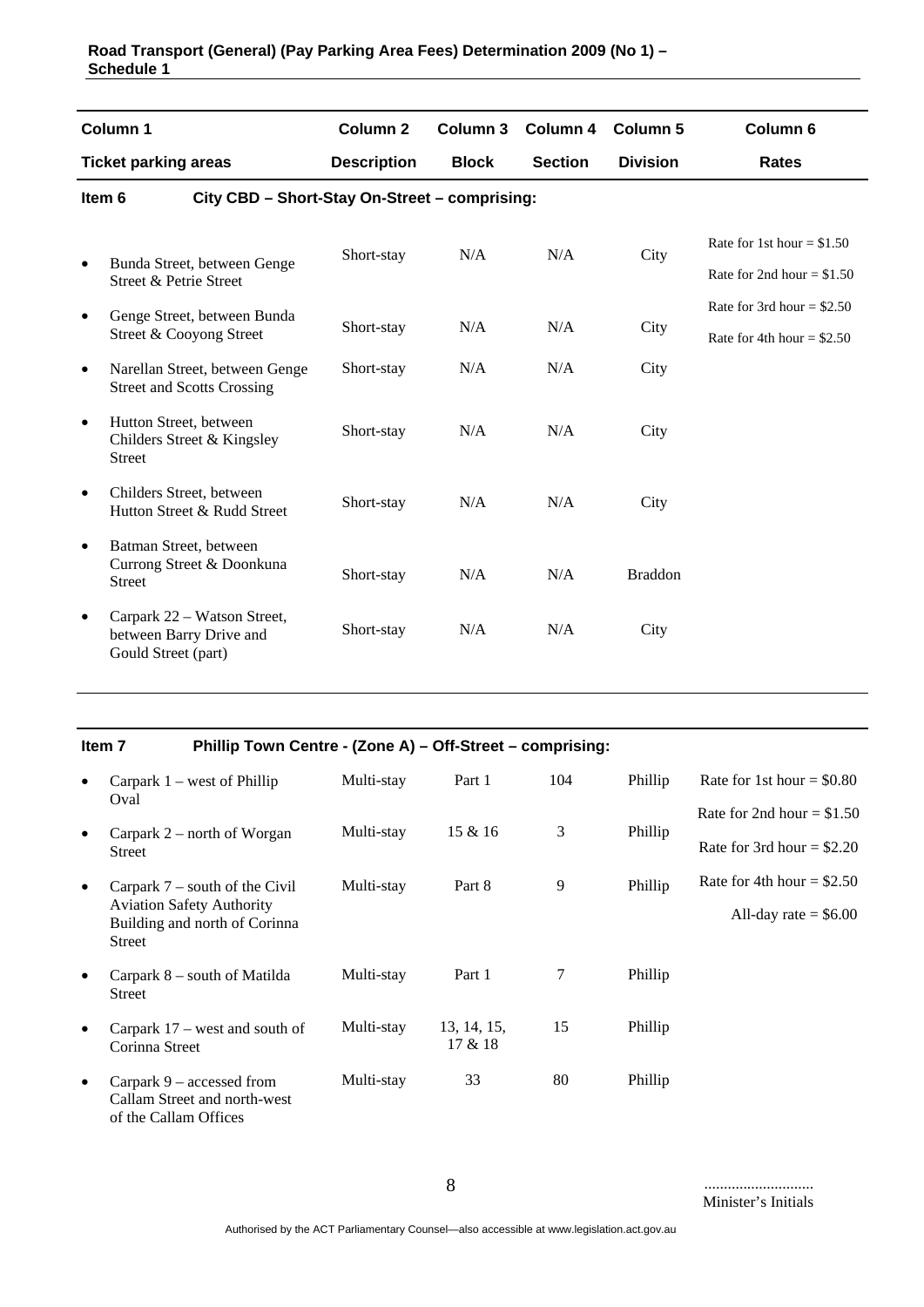| Column 1<br><b>Ticket parking areas</b> |                                        | Column 2           |              | Column 3 Column 4 Column 5 |                 | Column 6     |  |
|-----------------------------------------|----------------------------------------|--------------------|--------------|----------------------------|-----------------|--------------|--|
|                                         |                                        | <b>Description</b> | <b>Block</b> | <b>Section</b>             | <b>Division</b> | <b>Rates</b> |  |
| $\bullet$                               | Carpark $25$ – east of Phillip<br>Oval | Multi-stay         | Part 9       | 23                         | Phillip         |              |  |

#### **Item 8 Phillip Town Centre – (Zone B) – Off-Street – comprising:**

| $\bullet$ | Carpark $10$ – adjacent to Easty<br>Street and north of the Callam                                                                          | Multi-stay | 30      | 80  | Phillip | Rate for 1st hour $= $0.80$  |
|-----------|---------------------------------------------------------------------------------------------------------------------------------------------|------------|---------|-----|---------|------------------------------|
|           | <b>Offices</b>                                                                                                                              |            |         |     |         | Rate for 2nd hour $= $1.50$  |
| $\bullet$ | Carpark $11$ – adjacent to Easty                                                                                                            | Multi-stay | Part 29 | 80  | Phillip | Rate for 3rd hour $=$ \$2.20 |
|           | Street and east of the Callam<br><b>Offices</b>                                                                                             |            |         |     |         | Rate for 4th hour $=$ \$2.50 |
| $\bullet$ | Carpark 11 – Easty Street,<br>between the road reserve<br>boundary with Block 29<br>Section 80 Phillip and the<br>Easty Street pavement     | Multi-stay | N/A     | N/A | Phillip | All-day rate $=$ \$4.50      |
| $\bullet$ | Carpark 12 - part of Easty<br>Street, between Launceston<br>Street and Wilbow Street.<br>adjacent to Blocks 21 and 36<br>Section 80 Phillip | Multi-stay | N/A     | N/A | Phillip |                              |

|           | Phillip Town Centre - Short-stay - Off-Street - comprising:<br>Item <sub>9</sub>                                                                     |            |        |     |         |                              |
|-----------|------------------------------------------------------------------------------------------------------------------------------------------------------|------------|--------|-----|---------|------------------------------|
| $\bullet$ | Carpark $1$ – west of Phillip<br>Oval                                                                                                                | Short-stay | Part 1 | 104 | Phillip | Rate for 1st hour = $$0.80$  |
|           |                                                                                                                                                      |            |        |     |         | Rate for 2nd hour $= $1.50$  |
| $\bullet$ | Carpark $7$ – south of the Civil<br><b>Aviation Safety Authority</b>                                                                                 | Short-stay | Part 8 | 9   | Phillip | Rate for 3rd hour = $$2.20$  |
|           | Building and north of Corinna<br><b>Street</b>                                                                                                       |            |        |     |         | Rate for 4th hour $=$ \$2.50 |
| $\bullet$ | Carpark $18$ – bounded by<br>Corinna Street to the west and<br>south, Juliana Place to the east<br>and the Woden Plaza retail<br>centre to the north | Short-stay | 2      | 105 | Phillip |                              |
| $\bullet$ | Carpark 19 - Keltie Street,<br>between Bradley Street &<br>Corinna Street                                                                            | Short-stay | N/A    | N/A | Phillip |                              |
|           | Carpark 23 – south of Matilda<br><b>Street</b>                                                                                                       | Short-stay | Part 1 | 7   | Phillip |                              |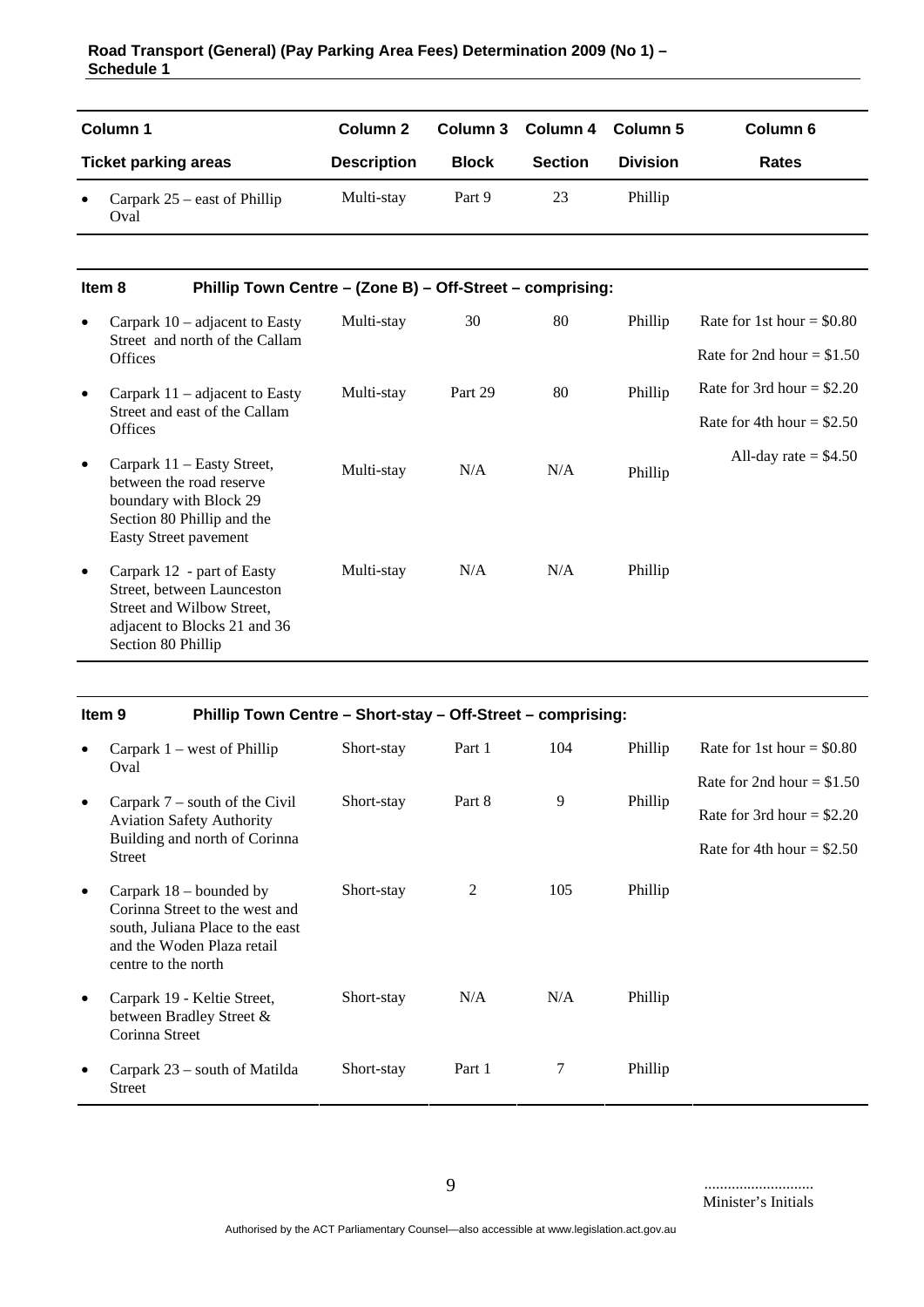| Column 1                                                              | Column <sub>2</sub>                                        |              | Column 3 Column 4<br><b>Section</b> | Column 5<br><b>Division</b> | Column <sub>6</sub>                                                                                                                                |  |  |  |
|-----------------------------------------------------------------------|------------------------------------------------------------|--------------|-------------------------------------|-----------------------------|----------------------------------------------------------------------------------------------------------------------------------------------------|--|--|--|
| <b>Ticket parking areas</b>                                           | <b>Description</b>                                         | <b>Block</b> |                                     |                             | <b>Rates</b>                                                                                                                                       |  |  |  |
| Item 10                                                               | Phillip Town Centre - Multi-stay - On-Street - comprising: |              |                                     |                             |                                                                                                                                                    |  |  |  |
| <b>Spoering Street</b>                                                | Multi-stay                                                 | N/A          | N/A                                 | Phillip                     | Rate for 1st hour = $$1.00$<br>Rate for 2nd hour = $$1.40$<br>Rate for 3rd hour = $$2.00$<br>Rate for 4th hour = $$2.60$<br>All-day Rate = $$6.00$ |  |  |  |
| Item 11<br>Phillip Town Centre - Short-stay - On-Street - comprising: |                                                            |              |                                     |                             |                                                                                                                                                    |  |  |  |
| Irving Street                                                         | Short-stay                                                 | N/A          | N/A                                 | Phillip                     | Rate for 1st hour = $$1.00$                                                                                                                        |  |  |  |
| <b>Spoering Street</b>                                                | Short-stay                                                 | N/A          | N/A                                 | Phillip                     | Rate for 2nd hour = $$1.40$                                                                                                                        |  |  |  |
|                                                                       |                                                            |              |                                     |                             | Rate for 3rd hour = $$2.00$                                                                                                                        |  |  |  |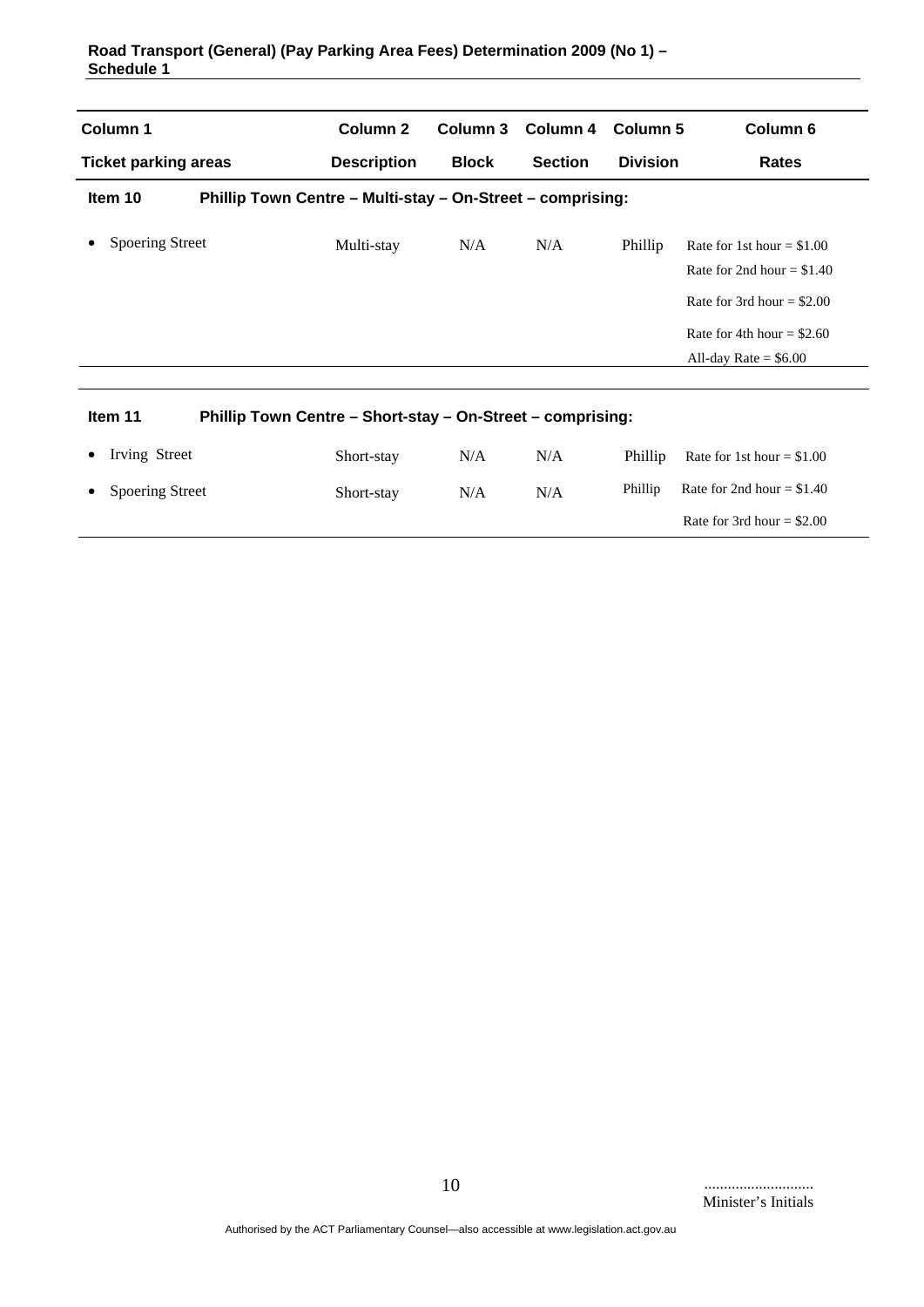|           | Column 1                                                               | Column <sub>2</sub> | Column 3     | <b>Column 4</b> | Column 5         | Column <sub>6</sub>         |
|-----------|------------------------------------------------------------------------|---------------------|--------------|-----------------|------------------|-----------------------------|
|           | <b>Ticket parking areas</b>                                            | <b>Description</b>  | <b>Block</b> | <b>Section</b>  | <b>Division</b>  | <b>Rates</b>                |
|           |                                                                        |                     |              |                 |                  |                             |
|           | Item 12<br>Belconnen Town Centre - (Zone A) - Off-Street - comprising: |                     |              |                 |                  |                             |
|           | Carpark $10$ – east of Lathlain                                        | Multi-stay          | 11           | 50              | <b>Belconnen</b> | Rate for 1st hour = $$0.80$ |
|           | Street, adjacent to the<br>pedestrian bridge to Belconnen<br>Mall      | Multi-stay          | Part 29      | 52              | Belconnen        | Rate for 2nd hour = $$1.50$ |
|           |                                                                        | Multi-stay          | 26 & Part    | 52              | Belconnen        | Rate for 3rd hour = $$2.20$ |
| $\bullet$ | Carpark $11$ – west of<br><b>Belconnen Mall</b>                        |                     | 29           |                 |                  | All-day rate $=$ \$6.00     |
| $\bullet$ | Carpark 12 – south of Swanson<br>Court                                 | Multi-stay          | 5 & Part 6   | 152             | <b>Belconnen</b> |                             |
|           | Carpark 13 – Emu Bank,                                                 | Multi-stay          | 77           | 65              | <b>Belconnen</b> |                             |
|           | Carpark 14 – Emu Bank, south<br>of Soundy Close                        | Multi-stay          | 72 & 74      | 65              | Belconnen        |                             |
|           | Carpark 14 – Soundy Close                                              | Multi-stay          | N/A          | N/A             | <b>Belconnen</b> |                             |
|           | Carpark $15$ – east of the Labor<br>Club                               | Multi-stay          | Part 6       | 48              | <b>Belconnen</b> |                             |

## **Item 13 Belconnen Town Centre – (Zone B) – Off-Street – comprising:**

| $\bullet$ | Carpark 3 – between Bayliss<br>Street and Rae Street   | Multi-stay | 7              | 20 | Belconnen        | Rate for 1st hour $= $0.80$  |
|-----------|--------------------------------------------------------|------------|----------------|----|------------------|------------------------------|
|           |                                                        |            |                |    |                  | Rate for 2nd hour $= $1.50$  |
| $\bullet$ | Carpark 4 – Walder Street                              | Multi-stay | $\overline{2}$ | 22 | <b>Belconnen</b> | Rate for 3rd hour $=$ \$2.20 |
| $\bullet$ | Carpark 5 – Weedon Close                               | Multi-stay | 2              | 27 | <b>Belconnen</b> |                              |
|           |                                                        |            |                |    |                  | All-day rate $=$ \$4.50      |
| $\bullet$ | Carpark 7 Oatley Court, west<br>of Nettlefold Street   | Multi-stay | Part 1         | 11 | <b>Belconnen</b> |                              |
| $\bullet$ | Carpark 8 – Oatley Court, east<br>of Nettlefold Street | Multi-stay | Part 1         | 5  | <b>Belconnen</b> |                              |
|           |                                                        |            |                |    |                  |                              |
| $\bullet$ | Carpark 9 – north of Market<br><b>Street</b>           | Multi-stay | 14             | 31 | <b>Belconnen</b> |                              |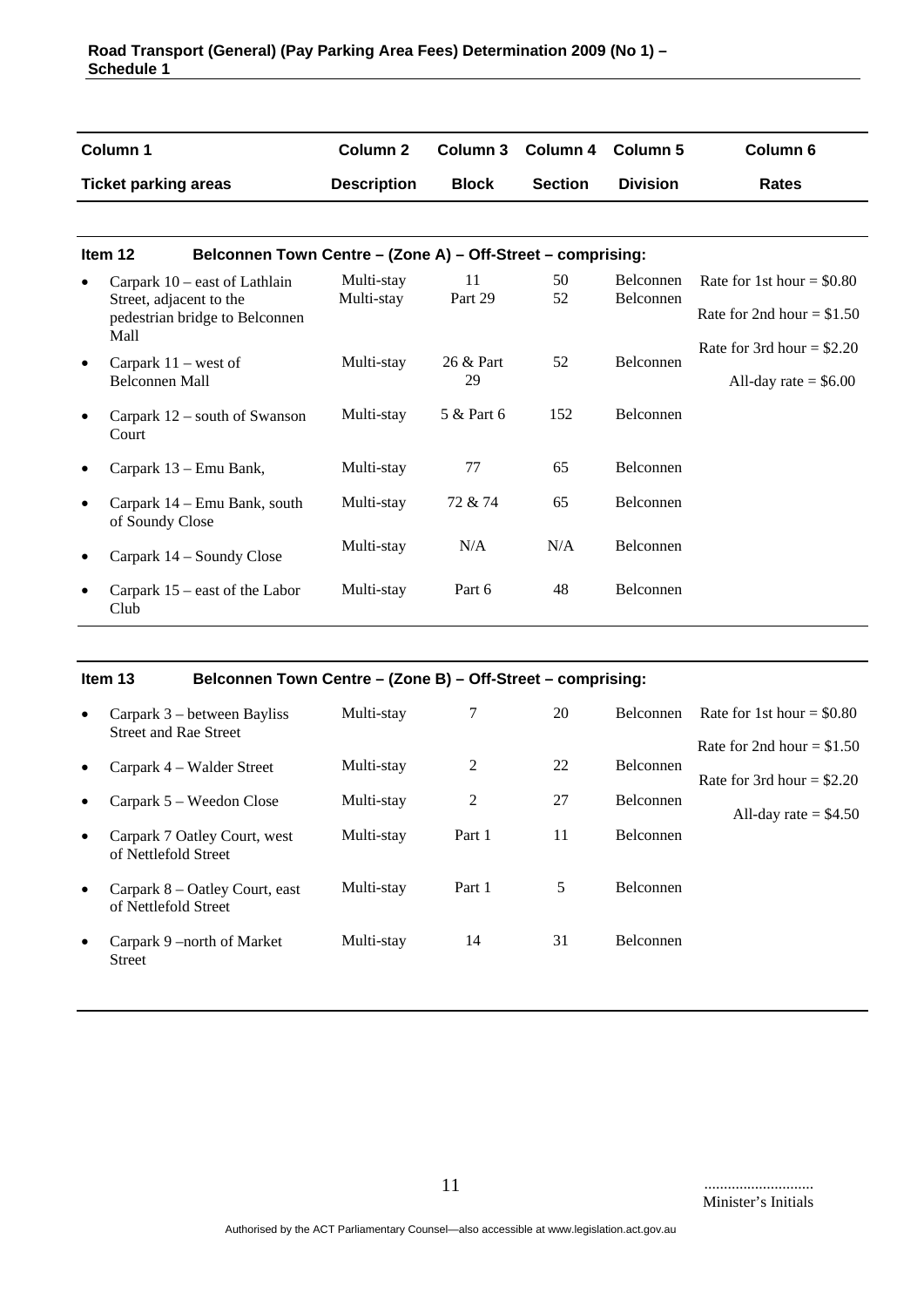| Column 1<br><b>Ticket parking areas</b> |                                                                                                             | Column <sub>2</sub><br>Column 3 | Column 4       | Column 5         | Column 6                                                     |
|-----------------------------------------|-------------------------------------------------------------------------------------------------------------|---------------------------------|----------------|------------------|--------------------------------------------------------------|
|                                         |                                                                                                             | <b>Block</b>                    | <b>Section</b> | <b>Division</b>  | <b>Rates</b>                                                 |
|                                         |                                                                                                             |                                 |                |                  |                                                              |
|                                         | Multi-stay                                                                                                  | N/A                             | N/A            | <b>Belconnen</b> | Rate for 1st hour $= $1.00$<br>Rate for 2nd hour $= $1.40$   |
|                                         | Multi-stay                                                                                                  | N/A                             | N/A            | <b>Belconnen</b> | Rate for 3rd hour $= $2.00$                                  |
|                                         |                                                                                                             |                                 |                |                  | Rate for $4^{\text{th}}$ hour = \$2.60                       |
|                                         |                                                                                                             |                                 |                |                  | All-day rate $=$ \$6.00                                      |
|                                         | Lathlain Street, between<br>Luxton Street & Chan Street<br>Emu Bank, between Benjamin<br>Way & Soundy Close | <b>Description</b>              |                |                  | Belconnen Town Centre - Multi-stay - On-Street - comprising: |

|           | Item 15                                  | Belconnen Town Centre - Short-stay - Off-Street - comprising: |         |     |                  |                             |  |
|-----------|------------------------------------------|---------------------------------------------------------------|---------|-----|------------------|-----------------------------|--|
| $\bullet$ | Carpark $12$ – south of Swanson<br>Court | Short-stay                                                    | Part 6  | 152 | Belconnen        | Rate for 1 hour = $$0.80$   |  |
|           |                                          |                                                               |         |     |                  | Rate for 2nd hour $= $1.50$ |  |
| $\bullet$ | Carpark $25$ – west of<br>Belconnen Mall | Short-stay                                                    | Part 29 | 52  | <b>Belconnen</b> | Rate for 3rd hour = $$2.20$ |  |
| $\bullet$ | Carpark $15$ – east of the Labor<br>Club | Short-stay                                                    | Part 6  | 48  | Belconnen        | Rate for 4th hour = $$2.50$ |  |

|           | Item 16<br>Belconnen Town Centre - Short-stay - On-Street - comprising: |            |     |     |                  |                             |  |
|-----------|-------------------------------------------------------------------------|------------|-----|-----|------------------|-----------------------------|--|
| $\bullet$ | Chan Street, between Lathlain<br>Street & Benjamin Way                  | Short-stay | N/A | N/A | Belconnen        | Rate for 1st hour $= $1.00$ |  |
|           |                                                                         |            |     |     |                  | Rate for 2nd hour = $$1.40$ |  |
| $\bullet$ | Benjamin Way, between Chan<br>Street & College Street                   | Short-stay | N/A | N/A | <b>Belconnen</b> | Rate for 3rd hour = $$2.00$ |  |
| $\bullet$ | Benjamin Way, between<br>Swanson Court & Emu Bank                       | Short-stay | N/A | N/A | <b>Belconnen</b> | Rate for 4th hour = $2.60$  |  |
| $\bullet$ | Chandler Street, between<br>Benjamin Way & College<br><b>Street</b>     | Short-stay | N/A | N/A | Belconnen        |                             |  |
| $\bullet$ | Swanson Court, between<br>Benjamin Way & Chandler<br><b>Street</b>      | Short-stay | N/A | N/A | <b>Belconnen</b> |                             |  |
| $\bullet$ | Cameron Avenue, between<br>Benjamin Way & Chandler<br><b>Street</b>     | Short-stay | N/A | N/A | Belconnen        |                             |  |
| $\bullet$ | Emu Bank, between Benjamin<br>Way & Soundy Close                        | Short-stay | N/A | N/A | <b>Belconnen</b> |                             |  |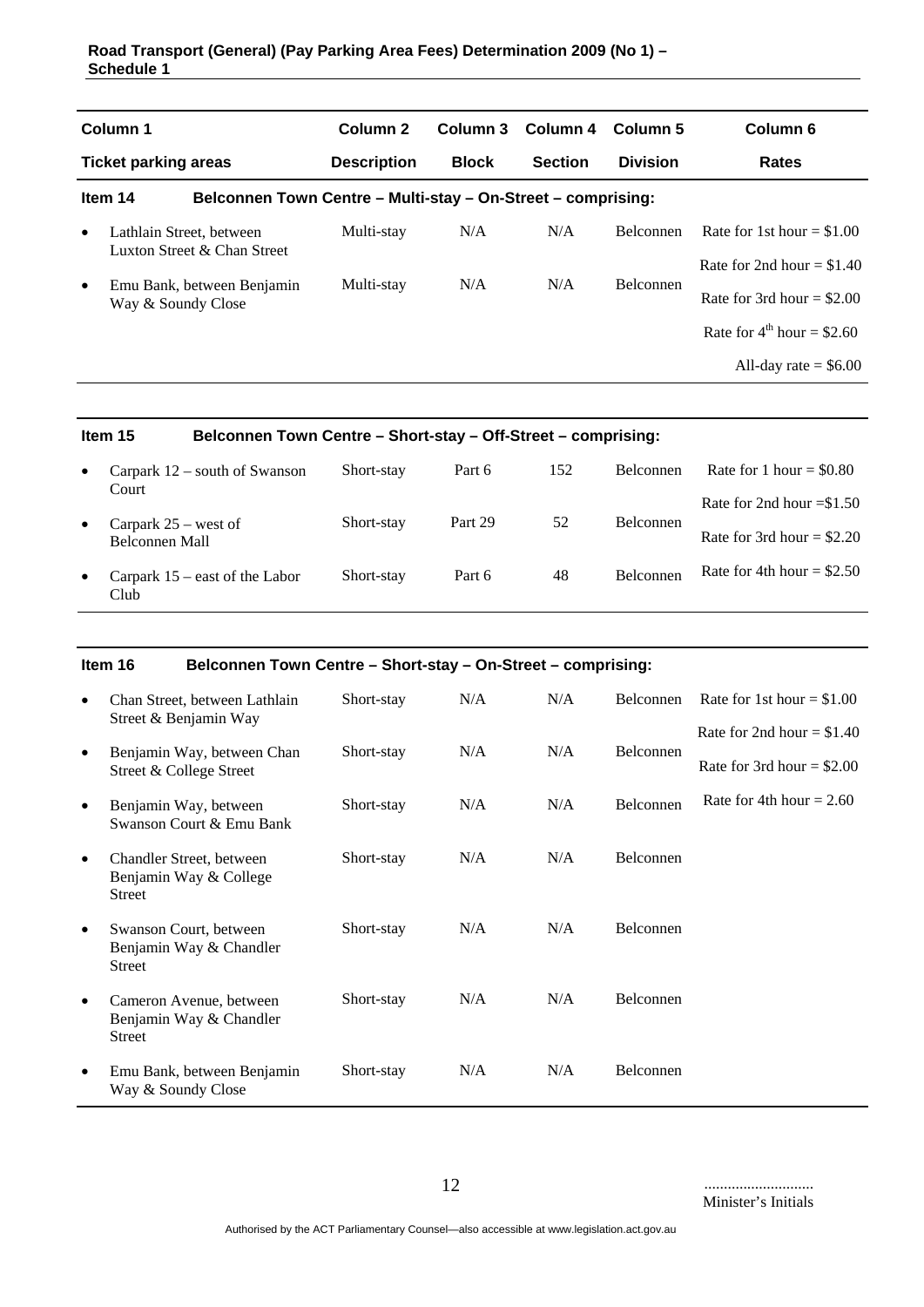|           | Column <sub>1</sub>                                                         |                     |              |                |                 |                                        |
|-----------|-----------------------------------------------------------------------------|---------------------|--------------|----------------|-----------------|----------------------------------------|
|           |                                                                             | Column <sub>2</sub> | Column 3     | Column 4       | <b>Column 5</b> | Column 6                               |
|           | <b>Ticket parking areas</b>                                                 | <b>Description</b>  | <b>Block</b> | <b>Section</b> | <b>Division</b> | <b>Rates</b>                           |
|           | Tuggeranong Town Centre - (Zone A) - Off-Street - comprising:<br>Item 17    |                     |              |                |                 |                                        |
| $\bullet$ | Carpark $1$ – west of Lake<br><b>Tuggeranong College</b>                    | Multi-stay          | 1            | 18             | Greenway        | Rate for 1st hour = $$0.80$            |
| $\bullet$ | Carpark $2$ – adjacent to the                                               | Multi-stay          | Part 20      | 19             | Greenway        | Rate for 2nd hour = $$1.50$            |
|           | <b>Tuggeranong Health Centre</b>                                            |                     |              |                |                 | Rate for 3rd hour = $$2.20$            |
| $\bullet$ | Carpark $3$ – adjacent to the                                               | Multi-stay          | Part 20      | 19             | Greenway        | Rate for $4^{\text{th}}$ hour = \$2.50 |
|           | <b>Churches Centre</b>                                                      |                     |              |                |                 | All-day rate $=$ \$6.00                |
| $\bullet$ | Carpark $6$ – south of the<br>Tuggeranong Hyperdome<br>House & Home Section | Multi-stay          | 14           | $\overline{2}$ | Greenway        |                                        |
| $\bullet$ | Carpark $7$ – north of the<br>Tuggeranong Hyperdome<br>House & Home Section | Multi-stay          | Part 19      | $\overline{2}$ | Greenway        |                                        |
|           | Item 18<br>Tuggeranong Town Centre - Short-stay - Off-Street - comprising:  |                     |              |                |                 |                                        |
| $\bullet$ | Carpark 2– adjacent to the<br><b>Tuggeranong Health Centre</b>              | Short-stay          | Part 20      | 19             | Greenway        | Rate for 1st hour = $$0.80$            |
|           | Carpark $3$ – adjacent to the<br><b>Churches Centre</b>                     | Short-stay          | Part 20      | 19             | Greenway        | Rate for 2nd hour = $$1.50$            |
|           | Carpark 7 - north of the<br>Tuggeranong Hyperdome<br>House & Home Section   | Short-stay          | Part 19      | $\overline{c}$ | Greenway        |                                        |
|           | Item 19<br>Tuggeranong Town Centre - Multi-stay - On-Street - comprising:   |                     |              |                |                 |                                        |
| $\bullet$ | Reed Street South, between<br>Soward Way & Anketell Street                  | Multi-stay          | N/A          | N/A            | Greenway        | Rate for 1st hour = $$1.00$            |
| $\bullet$ | Cowlishaw Street, between                                                   | Multi-stay          | N/A          | N/A            | Greenway        | Rate for 2nd hour = $$1.40$            |
|           | Anketell Street & Athllon<br>Drive                                          |                     |              |                |                 | Rate for 3rd hour = $$2.00$            |
|           | Pitman Street, between Athllon                                              | Multi-stay          | N/A          | N/A            | Greenway        | Rate for $4^{\text{th}}$ hour = \$2.60 |
| $\bullet$ | Drive & Holwell Street                                                      |                     |              |                |                 | All-day rate $=$ \$6.00                |
| $\bullet$ | Holwell Street, between<br>Cowlishaw Street & Pitman<br>Street              | Multi-stay          | N/A          | N/A            | Greenway        |                                        |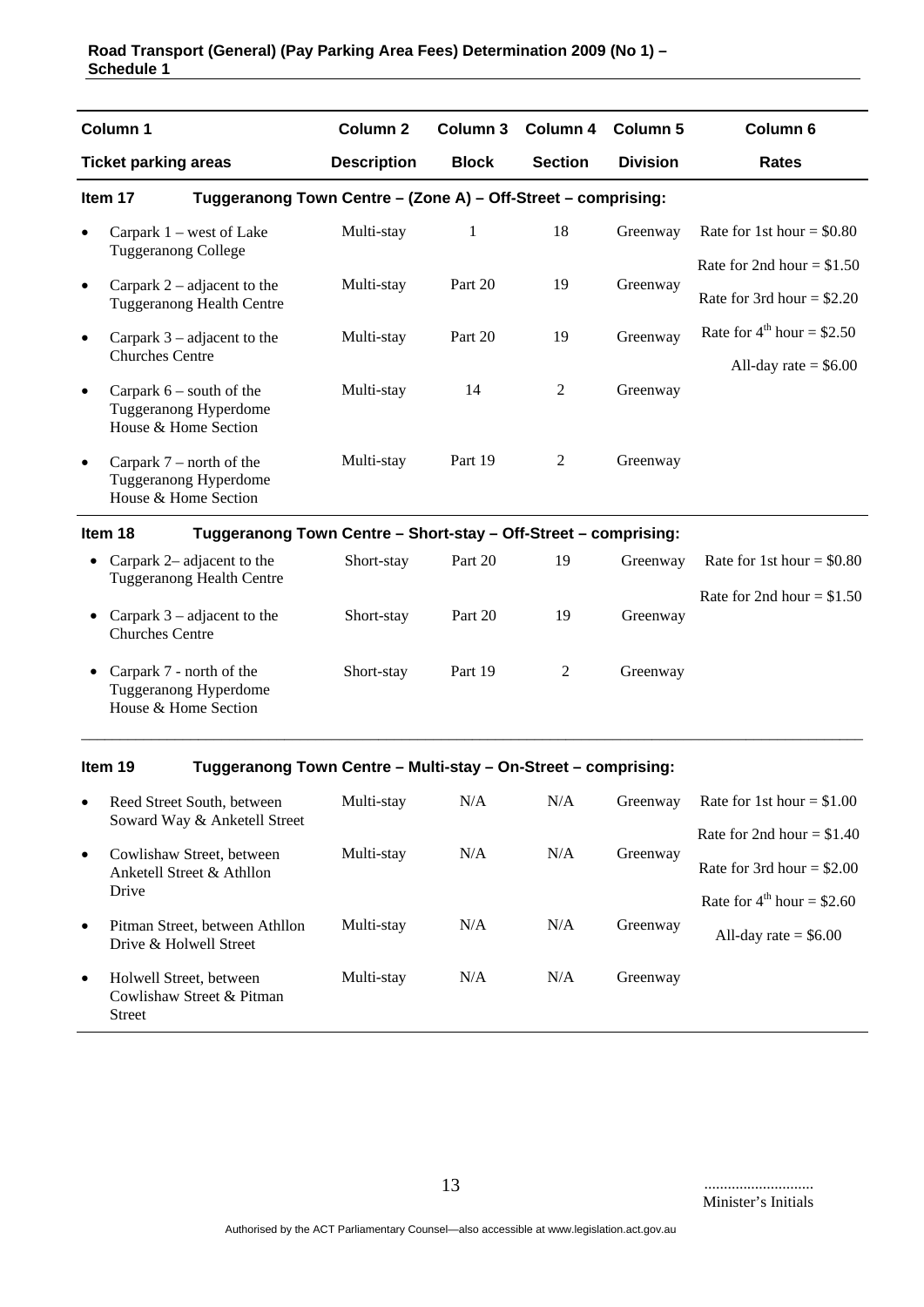|           | Column 1                                                                  | Column <sub>2</sub> |              | Column 3 Column 4 | <b>Column 5</b> | Column <sub>6</sub>                                                                       |  |  |  |
|-----------|---------------------------------------------------------------------------|---------------------|--------------|-------------------|-----------------|-------------------------------------------------------------------------------------------|--|--|--|
|           | <b>Ticket parking areas</b>                                               | <b>Description</b>  | <b>Block</b> | <b>Section</b>    | <b>Division</b> | <b>Rates</b>                                                                              |  |  |  |
|           | Tuggeranong Town Centre - Short-stay - On-Street - comprising:<br>Item 20 |                     |              |                   |                 |                                                                                           |  |  |  |
| $\bullet$ | Anketell Street, between<br>Pitman Street & Reed Street                   | Short-stay          | N/A          | N/A               | Greenway        | Rate for 1st hour = $$1.00$<br>Rate for 2nd hour = $$1.40$                                |  |  |  |
| $\bullet$ | Pitman Street, between<br>Cowlishaw Street & Anketell<br><b>Street</b>    | Short-stay          | N/A          | N/A               | Greenway        | Rate for 3rd hour = $$2.00$                                                               |  |  |  |
|           | Item 21<br>Deakin - Short-stay - Off-Street - comprising:                 |                     |              |                   |                 |                                                                                           |  |  |  |
|           | Carpark – east of Giels Court                                             | Short-stay          | 55           | 37                | Deakin          | Rate for 1st hour = $$0.80$<br>Rate for 2nd hour = $$1.50$<br>Rate for 3rd hour = $$2.20$ |  |  |  |
|           | Item 22<br>Dickson - Short-stay - Off-Street - comprising:                |                     |              |                   |                 |                                                                                           |  |  |  |
| $\bullet$ | Carpark $1$ – Corner of Antill &<br><b>Badham Streets</b>                 | Short-stay          | 21           | 30                | Dickson         | Rate for 1st hour = $$0.80$                                                               |  |  |  |
| $\bullet$ | Carpark 2 – east of Dickson<br>Public Library                             | Short-stay          | 19           | 30                | Dickson         | Rate for 2nd hour = $$1.50$<br>Rate for 3rd hour = $$2.20$                                |  |  |  |
| $\bullet$ | Carpark $3$ – north of the<br>Dickson Tradesmen's Union<br>Club           | Short-stay          | 20           | 34                | <b>Dickson</b>  |                                                                                           |  |  |  |
|           |                                                                           |                     |              |                   |                 |                                                                                           |  |  |  |

| Dickson – Short-stay – On-Street – comprising:<br>Item 23 |            |     |     |                |                             |
|-----------------------------------------------------------|------------|-----|-----|----------------|-----------------------------|
| Woolley Street, between Cape                              | Short-stay | N/A | N/A | <b>Dickson</b> | Rate for 1st hour $= $1.00$ |
| Street & Badham Street                                    |            |     |     |                | Rate for 2nd hour = $$1.40$ |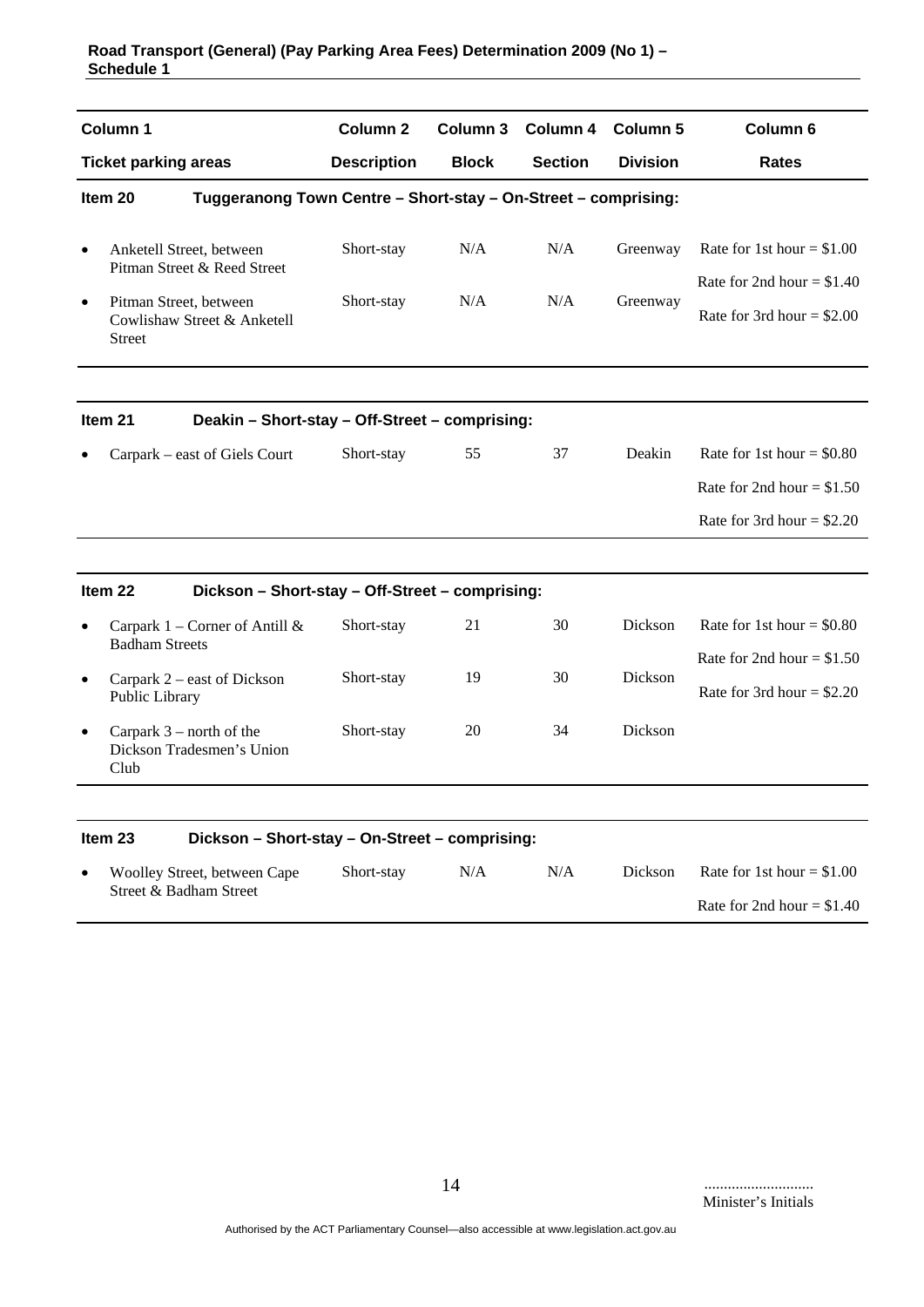|           | Column 1                                                                          | Column <sub>2</sub> | Column 3     | Column 4       | <b>Column 5</b> | Column <sub>6</sub>         |
|-----------|-----------------------------------------------------------------------------------|---------------------|--------------|----------------|-----------------|-----------------------------|
|           | <b>Ticket parking areas</b>                                                       | <b>Description</b>  | <b>Block</b> | <b>Section</b> | <b>Division</b> | <b>Rates</b>                |
|           | Item 24<br>Griffith - Multi-stay - Off-Street - comprising:                       |                     |              |                |                 |                             |
| $\bullet$ | Carpark $2 - \text{cnr of}$                                                       | Multi-stay          | $6\,$        | 24             | Forrest         | Rate for 1st hour = $$0.80$ |
|           | Bougainville Street and<br><b>Furneaux Street</b>                                 |                     |              |                |                 | Rate for 2nd hour = $$1.50$ |
|           |                                                                                   |                     |              |                |                 | Rate for 3rd hour = $$2.20$ |
|           |                                                                                   |                     |              |                |                 | All-day rate $=$ \$4.50     |
|           | Item 25<br>Griffith - Short-stay - On-Street - comprising:                        |                     |              |                |                 |                             |
| ٠         | Bougainville Street, between                                                      | Short-stay          | N/A          | N/A            | Griffith        | Rate for 1st hour = $$1.00$ |
|           | Flinders Way & Furneaux<br><b>Street</b>                                          |                     |              |                |                 | Rate for 2nd hour = $$1.40$ |
| $\bullet$ | Franklin Street, between<br>Flinders Way & Furneaux<br><b>Street</b>              | Short-stay          | N/A          | N/A            | Griffith        | Rate for 3rd hour = $$2.00$ |
|           | Captain Cook Crescent,<br>between Franklin Street &<br><b>Bougainville Street</b> | Short-stay          | N/A          | N/A            | Griffith        |                             |
|           | Item 26<br>Kingston - Short-stay - Off-Street - comprising:                       |                     |              |                |                 |                             |
|           | Carpark east of Eyre Street &<br>Green Square                                     | Short-stay          | Part 46      | 19             | Kingston        | Rate for 1st hour = $$0.80$ |
|           |                                                                                   |                     |              |                |                 | Rate for 2nd hour = $$1.50$ |
|           |                                                                                   |                     |              |                |                 | Rate for 3rd hour = $$2.20$ |
|           |                                                                                   |                     |              |                |                 |                             |
|           | Item 27<br>Kingston - Short-stay - On-Street - comprising:                        |                     |              |                |                 |                             |
|           | Giles Street, between Jardine<br>Street & Currie Crescent                         | Short-stay          | N/A          | N/A            | Kingston        | Rate for 1st hour = $$1.00$ |
| $\bullet$ | Kennedy Street, between Giles                                                     | Short-stay          | N/A          | N/A            | Kingston        | Rate for 2nd hour = $$1.40$ |
|           | Street & Eyre Street                                                              |                     |              |                |                 | Rate for 3rd hour = $$2.00$ |
| $\bullet$ | Jardine Street, between Giles<br>Street & Eyre Street                             | Short-stay          | N/A          | N/A            | Kingston        |                             |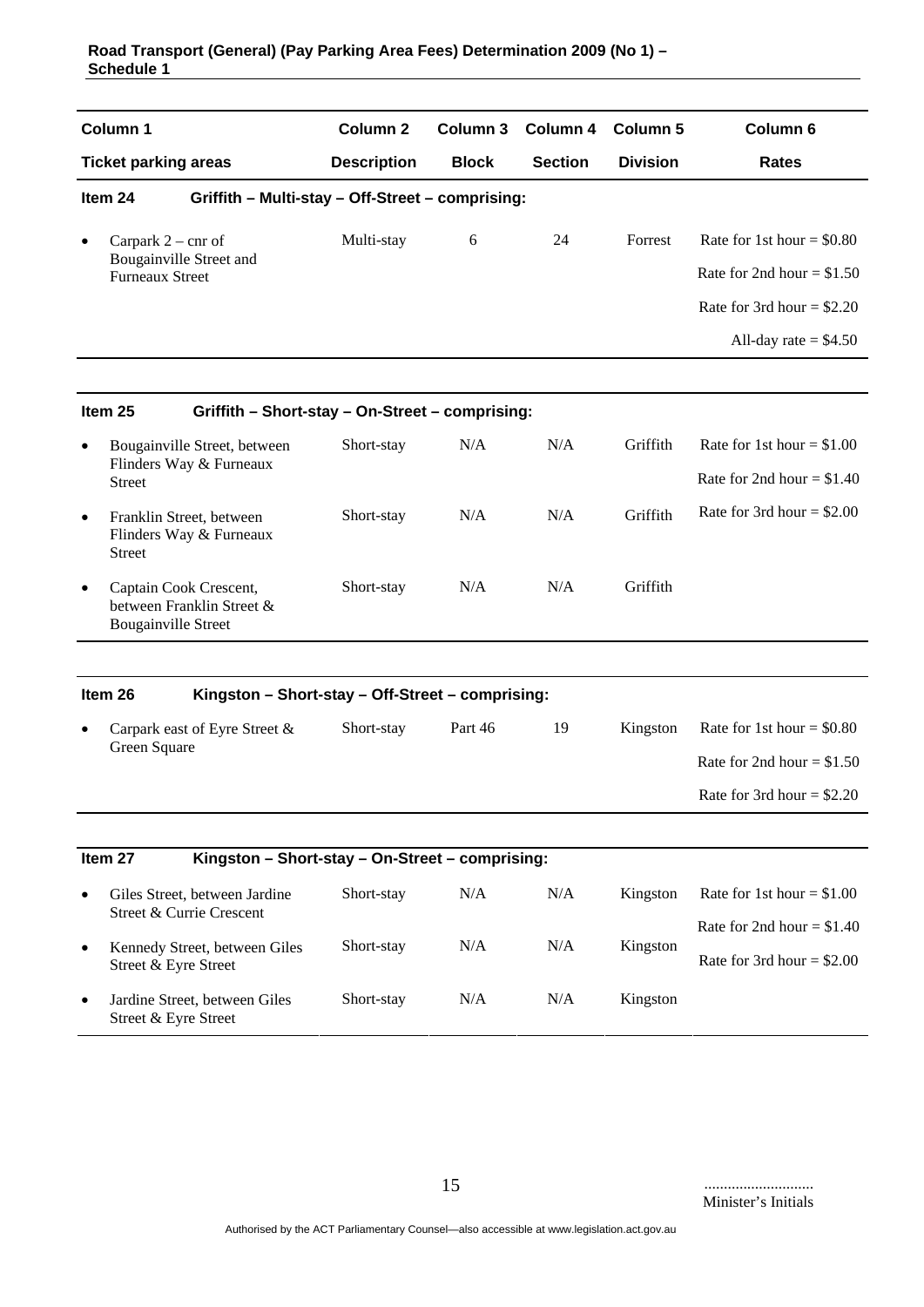## **Pre-paid Long Stay Parking Ticket Scheme**

| Column 1                                                                                          | Column <sub>2</sub>      |  |  |  |  |
|---------------------------------------------------------------------------------------------------|--------------------------|--|--|--|--|
| <b>Multi-day parking ticket</b><br>duration                                                       | <b>Amount for ticket</b> |  |  |  |  |
| Fees for all-day ticket parking areas with a \$9.00 all-day rate<br>(see column 6 of schedule 1): |                          |  |  |  |  |
| 1 week                                                                                            | \$40.00                  |  |  |  |  |
| 2 weeks                                                                                           | \$74.00                  |  |  |  |  |
| 1 month                                                                                           | \$155.00                 |  |  |  |  |
| 3 months                                                                                          | \$465.00                 |  |  |  |  |
| 6 months                                                                                          | \$930.00                 |  |  |  |  |
| 12 months                                                                                         | \$1,860.00               |  |  |  |  |
|                                                                                                   |                          |  |  |  |  |

#### **Fees for all-day ticket parking areas with a \$6.00 all-day rate (see column 6 of schedule 1):**

| 1 week    | \$27.00    |
|-----------|------------|
| 2 weeks   | \$49.00    |
| 1 month   | \$103.00   |
| 3 months  | \$309.00   |
| 6 months  | \$618.00   |
| 12 months | \$1,236.00 |

#### **Fees for all-day ticket parking areas with a \$4.50 all-day rate (see column 6 of schedule 1):**

| \$20.00  |
|----------|
| \$37.00  |
| \$77.00  |
| \$231.00 |
| \$462.00 |
| \$924.00 |
|          |